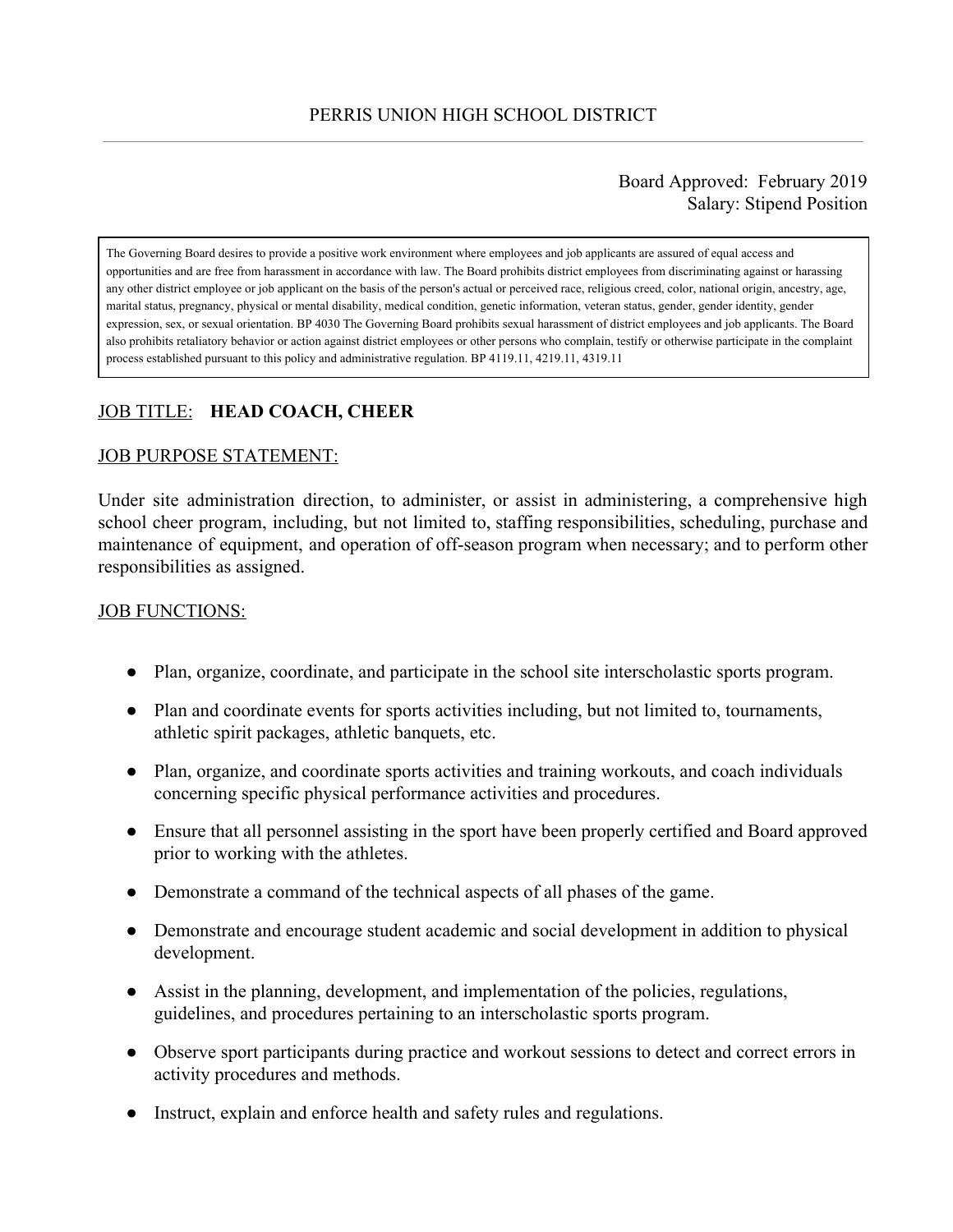## JOB TITLE: **HEAD COACH, CHEER** Page 2 of 3

### JOB FUNCTIONS – continued

- Develop and implement physical conditioning programs that allow athletes to achieve maximum performance.
- Review, audit and monitor sport activity related injuries and determine the most appropriate time for an athlete to return to active sport participation.
- Select or assist in the selection of interscholastic sport activity uniforms and related sport apparatus and equipment.
- Assess the athletic team skills and abilities and the opponents capabilities and determine game strategies.
- Provide a variety of interscholastic sport activities, which requires the coordination of travel and equipment transportation to "away" games and activities.
- Advise site administrators concerning interscholastic sports programs and activities.
- May participate or coordinate opponent scouting activities.
- May make recommendations to revise, update, and incorporate creative and innovative trends into the District interscholastic sports programs.
- Provide specialized resource support and coordination of a creative and innovative interscholastic sports program.
- Analyze and assess interscholastic sports program needs, and offer recommendations pertaining to program activity revisions, additions, or deletions.
- Participate in the evaluation of the District interscholastic sports programs and activities.
- Understand and carry out oral and written directions with minimal accountability controls.
- Communicate effectively in English in oral and written form.
- Build and maintain a positive working relationship with parents, students, other coaches, staff, and the public.
- Work cooperatively with other school leaders in a school environment with multiple curricular and co-curricular programs.
- Understand the principles, goals, and objectives of public education.
- Knowledge of the methods, techniques, procedures, and strategies concerning the development and maintenance of an effective interscholastic sports program.
- Knowledge of modern trends pertaining to interscholastic sports programs and activities.
- Commitment between academic and athletic excellence for student athletes.